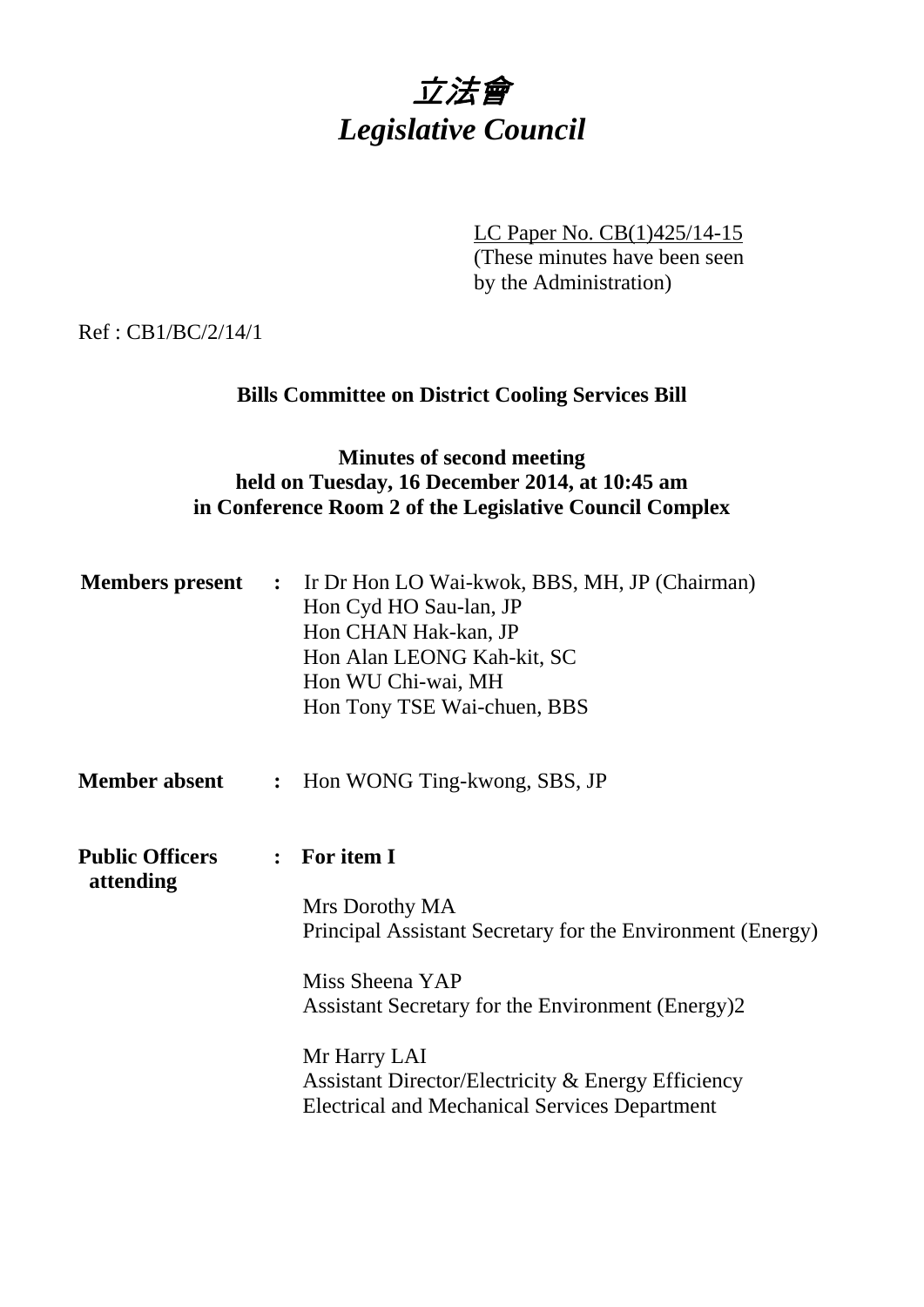|                                    | Mr YIP Man-kit<br>Senior Engineer/Professional Support 3<br><b>Electrical and Mechanical Services Department</b><br>Mr Peter SZE<br>Senior Government Counsel (Law Drafting Division) |
|------------------------------------|---------------------------------------------------------------------------------------------------------------------------------------------------------------------------------------|
|                                    | Department of Justice<br>Mr Henry CHAN<br>Senior Government Counsel (Acting) (Law Drafting Division)<br>Department of Justice                                                         |
| <b>Attendance by</b><br>invitation | For item I<br>$\ddot{\cdot}$                                                                                                                                                          |
|                                    | <b>Community &amp; Construction Professionals' Development Centre</b>                                                                                                                 |
|                                    | Dr King WONG<br><b>Chief Executive</b>                                                                                                                                                |
|                                    | <b>Building Services Operation and Maintenance Executives</b><br>Society                                                                                                              |
|                                    | Mr Martin WAN<br>President                                                                                                                                                            |
|                                    | <b>Construction Industry Council</b>                                                                                                                                                  |
|                                    | Mr WONG Chung-kit<br><b>Senior Manager</b><br><b>Council Services Secretariat</b>                                                                                                     |
|                                    | The Hong Kong Institute of Architects                                                                                                                                                 |
|                                    | Mr Franky CHOI<br>Chairman of Environment and Sustainable Development Committee                                                                                                       |
|                                    | The Hong Kong Institute of Facility Management                                                                                                                                        |
|                                    | Dr Eric CHAN<br><b>Past President</b>                                                                                                                                                 |
|                                    | <u>The Hong Kong Association of Energy Engineers</u>                                                                                                                                  |
|                                    | Dr Raymond CHAN<br>President                                                                                                                                                          |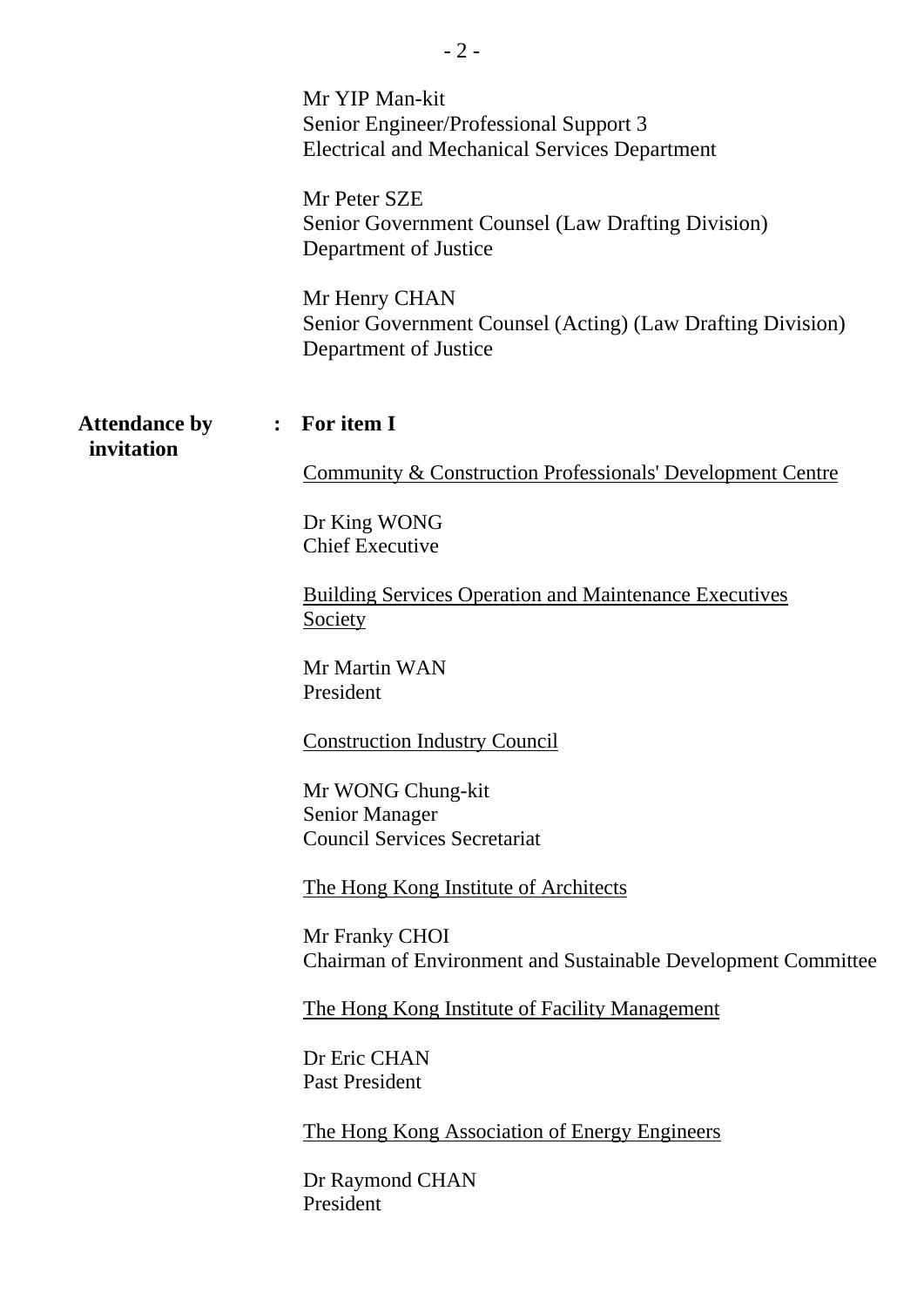| <b>Clerk in Attendance:</b>                  | Ms Shirley CHAN<br>Chief Council Secretary (1)1  |
|----------------------------------------------|--------------------------------------------------|
| <b>Staff in attendance : Miss Evelyn LEE</b> | Assistant Legal Adviser 10                       |
|                                              | Miss Lilian MOK<br>Senior Council Secretary (1)1 |
|                                              | Ms Mandy LI<br>Council Secretary (1)1            |

Action

# **I. Meeting with deputations and the Administration**

# Meeting with the Administration

| $(LC$ Paper No. $CB(1)343/14-15(02)$ — List of follow-up actions | arising from the meeting on<br>25 November 2014                                                                        |
|------------------------------------------------------------------|------------------------------------------------------------------------------------------------------------------------|
| LC Paper No. $CB(1)343/14-15(03)$                                | — Administration's response to<br>the issues raised at the meeting<br>on 25 November 2014                              |
| <u>Relevant papers</u>                                           |                                                                                                                        |
|                                                                  | LC Paper No. $CB(1)272/14-15(01)$ — Assistant Legal Adviser's letter<br>dated 13 October 2014 to the<br>Administration |
| LC Paper No. $CB(1)272/14-15(02)$                                | — Administration's reply<br>to<br><b>Assistant Legal Adviser's letter</b><br>dated 13 October 2014                     |
| LC Paper No. $CB(3)10/14-15$                                     | The Bill                                                                                                               |
| File Ref: ENB CR 4/2061/08                                       | — Legislative Council Brief                                                                                            |
| LC Paper No. $LS5/14-15$                                         | — Legal Service Division Report                                                                                        |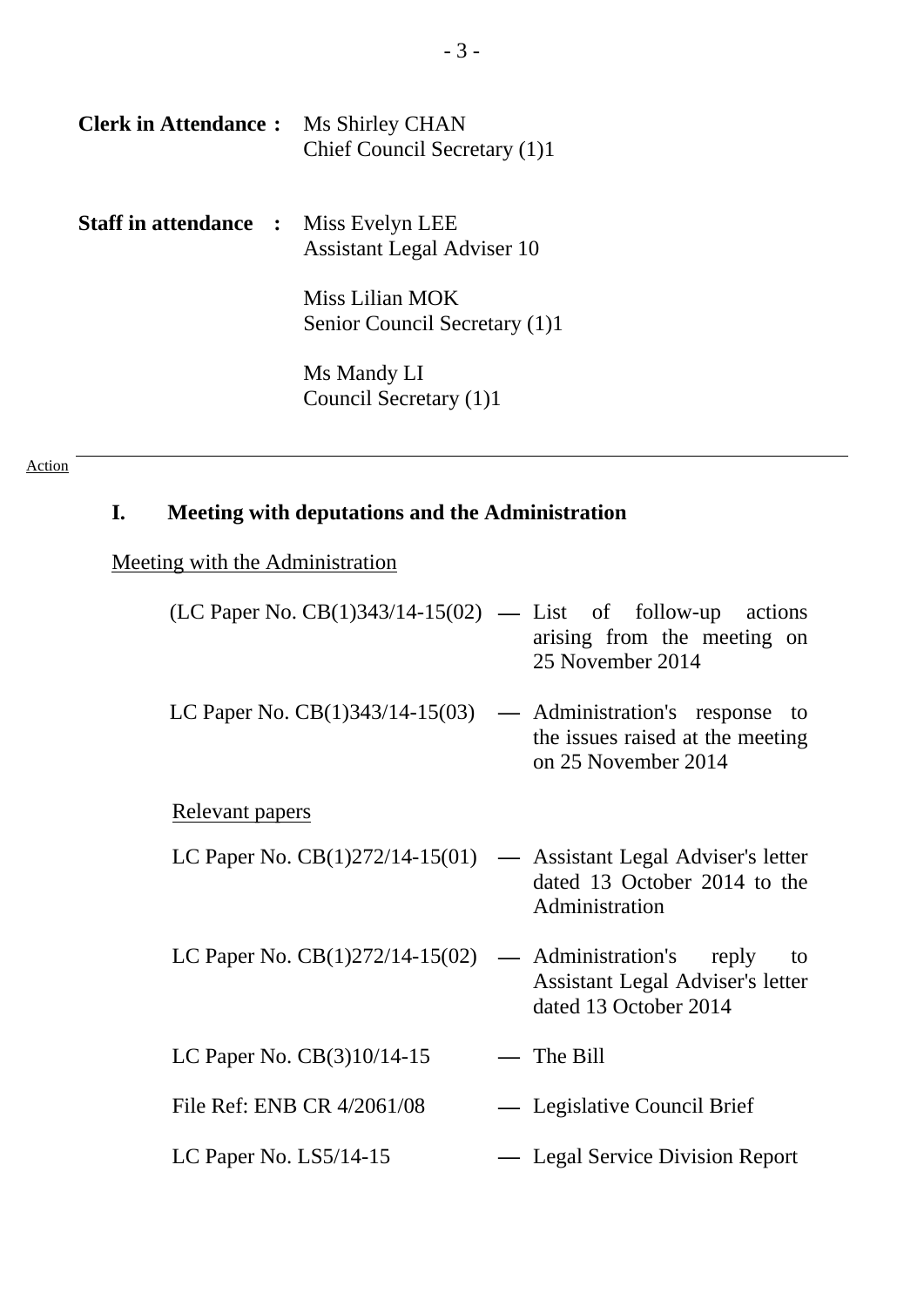#### Meeting with deputations

The Chairman invited views from the following deputations –

- (a) Community & Construction Professionals' Development Centre;
- (b) Building Services Operation and Maintenance Executives Society (LC Paper No. CB(1)366/14-15(01));
- (c) Construction Industry Council (LC Paper No.  $CB(1)357/14-15(01)$ );
- (d) The Hong Kong Institute of Architects;
- (e) The Hong Kong Institute of Facility Management; and
- (f) The Hong Kong Association of Energy Engineers (LC Paper No. CB(1)366/14-15(02)).

2. Members also noted the following submissions from deputations not attending the meeting –

| $(LC$ Paper No. $CB(1)343/14-15(01)$ — Submission from The Real |                                      |
|-----------------------------------------------------------------|--------------------------------------|
|                                                                 | <b>Estate Developers Association</b> |
|                                                                 | of Hong Kong (English version        |
|                                                                 | only)                                |
|                                                                 |                                      |

LC Paper No.  $CB(1)357/14-15(02)$  — Submission from The Hong Kong Institution of Engineers (English version only))

3. The Bills Committee deliberated (index of proceedings attached at the **Annex**).

- 4. The Administration was requested to
	- (a) provide a written response to the views expressed by the deputations at the meeting;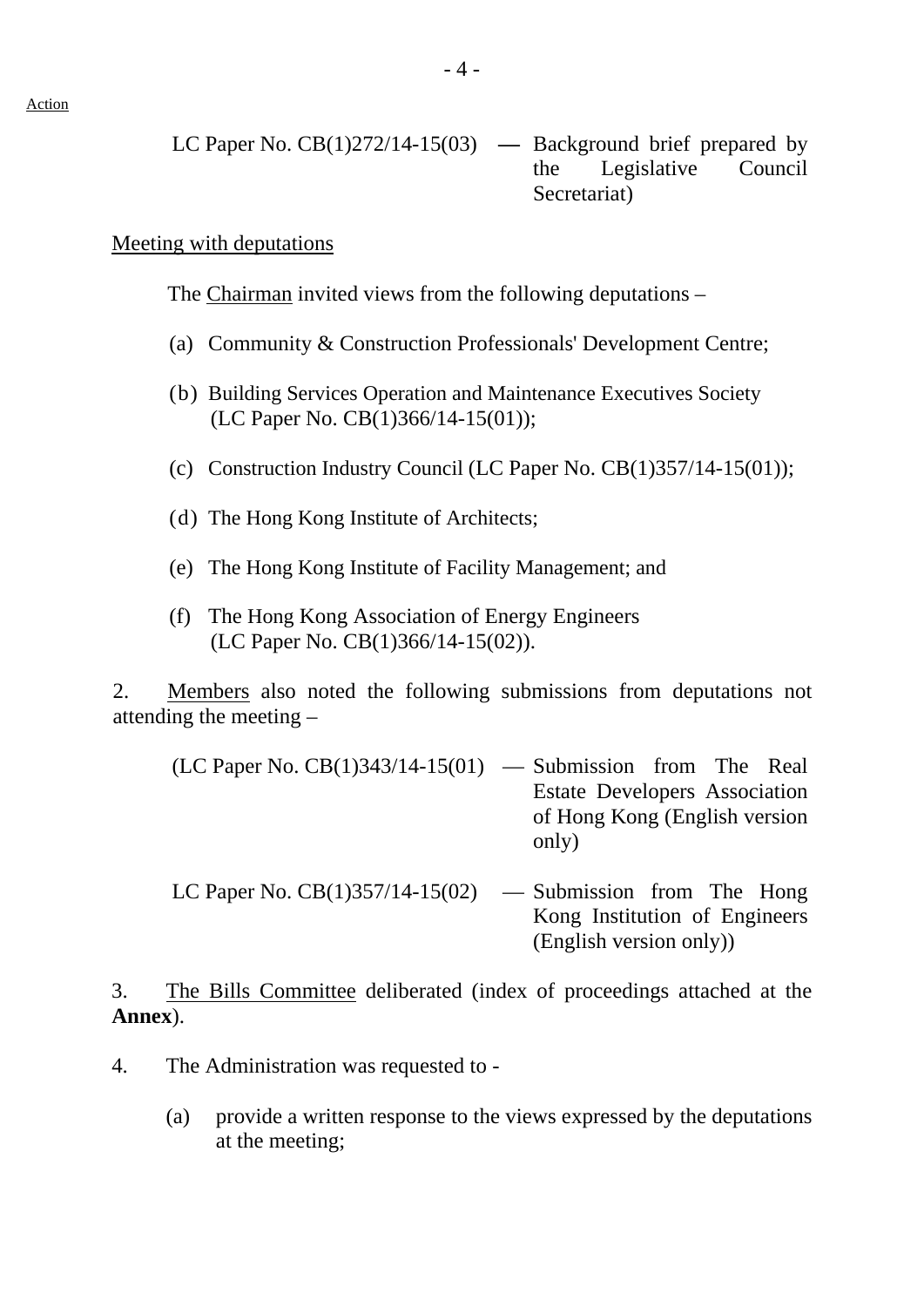- (b) provide a written response to the submission from the Real Estate Developers Association of Hong Kong (LC Paper No.  $CB(1)343/14-15(01)$  proposing to establish a back-up system to provide uninterrupted supply of essential services such as electricity and air-conditioning in the Kai Tak Development ("KTD") and grant gross floor area concessions to such system;
- (c) provide a written response to the submission from the Hong Kong Institution of Engineers (LC Paper No. CB(1)357/14-15(02)), in particular to the suggestions mentioned in paragraphs 5 and 6 of the submission;
- (d) advise how the Administration could prevent possible abuse of the appeal mechanism provided under the District Cooling Services Bill ("the Bill");
- (e) consider setting up a penalty mechanism under the Bill to penalize individual occupiers/tenants of a user building whose behaviour or activities jeopardized the satisfactory operation of the district cooling system ("DCS") in KTD; and
- (f) advise whether the DCS at KTD would provide services to domestic developments in the district.

5. The Chairman reminded members that the next meeting of the Bills Committee had been scheduled for Monday, 5 January 2015, at 4:30 pm.

### **II. Any other business**

6. There being no other business, the meeting ended at 12:30 pm.

Council Business Division 1 Legislative Council Secretariat 9 January 2015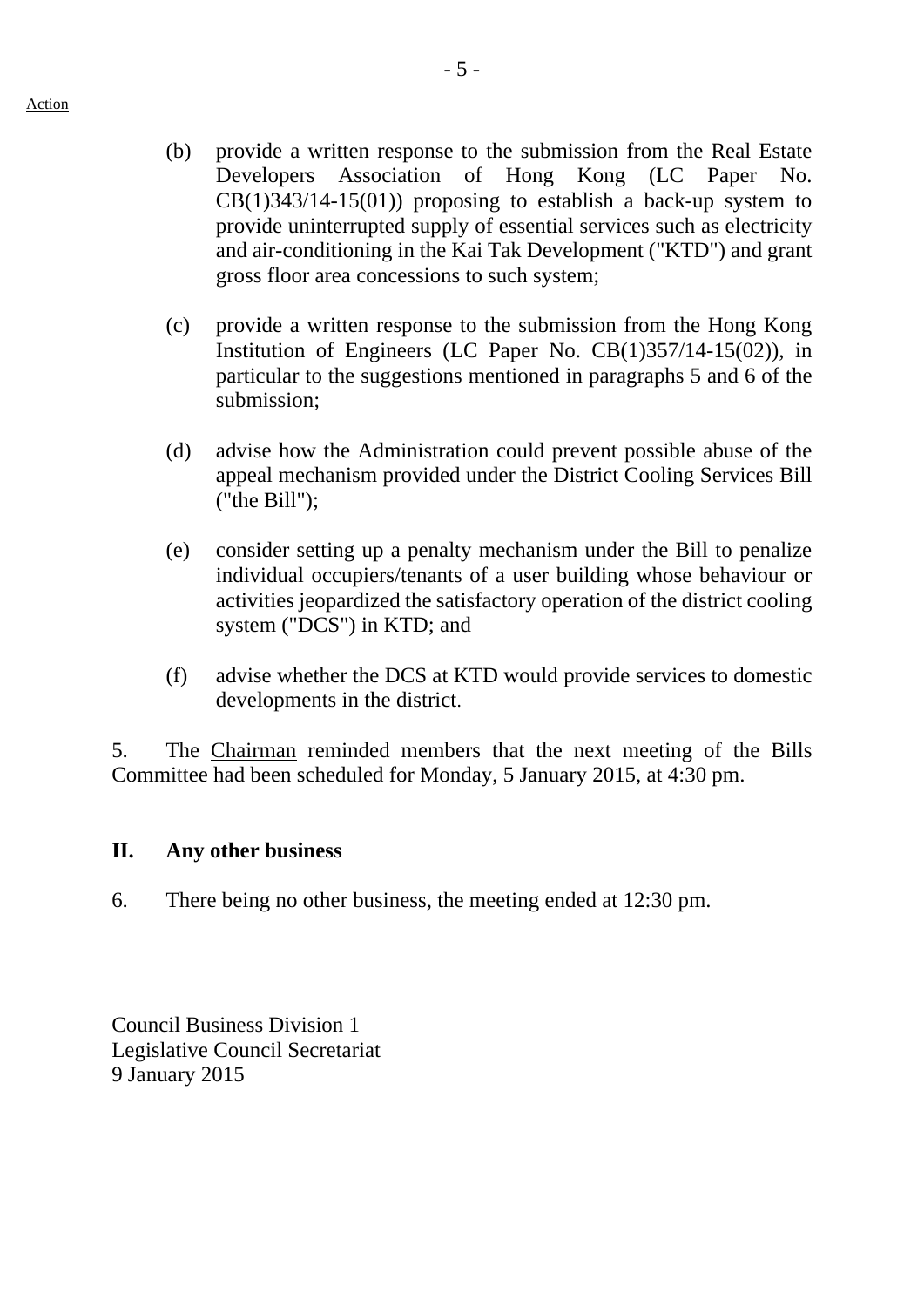### **Bills Committee on District Cooling Services Bill**

#### **Proceedings of the second meeting on Tuesday, 16 December 2014, at 10:45 am in Conference Room 2 of the Legislative Council Complex**

| <b>Time</b><br>marker                                           | <b>Speaker</b>                                                                                       | Subject(s)                                                                                                                                                                                                                                                                                                                                                                                                                                                                                 | <b>Action required</b> |
|-----------------------------------------------------------------|------------------------------------------------------------------------------------------------------|--------------------------------------------------------------------------------------------------------------------------------------------------------------------------------------------------------------------------------------------------------------------------------------------------------------------------------------------------------------------------------------------------------------------------------------------------------------------------------------------|------------------------|
| Agenda Item I - Meeting with deputations and the Administration |                                                                                                      |                                                                                                                                                                                                                                                                                                                                                                                                                                                                                            |                        |
| $000457 -$<br>001006                                            | Chairman                                                                                             | Opening remarks                                                                                                                                                                                                                                                                                                                                                                                                                                                                            |                        |
| $001007 -$<br>001431                                            | Dr King WONG,<br>Community & Construction<br>Professionals'<br><b>Development Centre</b>             | Expression of views that -<br>(a) the Centre supported the introduction of the<br>District Cooling Services Bill ("the Bill");<br>(b) proper maintenance and repair should be<br>conducted to ensure the satisfactory operation<br>of the district cooling system ("DCS") in the<br>Kai Tak Development ("KTD"); and<br>(c) the planning of the entire pipe network in<br>KTD should facilitate future maintenance<br>works.                                                               |                        |
| $001432 -$<br>001845                                            | Mr Martin WAN,<br><b>Building Services Operation</b><br>and Maintenance<br><b>Executives Society</b> | Presentation of views as set out in submission<br>(LC Paper No. $CB(1)366/14-15(01)$ )                                                                                                                                                                                                                                                                                                                                                                                                     |                        |
| $001846 -$<br>002338                                            | Mr WONG Chung-kit,<br><b>Construction Industry</b><br>Council                                        | Presentation of views as set out in submission<br>(LC Paper No. $CB(1)357/14-15(01)$ )                                                                                                                                                                                                                                                                                                                                                                                                     |                        |
| $002339 -$<br>002818                                            | Mr Franky CHOI,<br>The Hong Kong Institute of<br>Architects                                          | Expression of views that -<br>(a) the Institute supported the introduction of the<br>Bill;<br>(b) apart from the construction of DCS, the<br>Administration should apply advanced green<br>building designs in KTD to further enhance<br>energy efficiency;<br>(c) a real-time energy saving monitoring system<br>should be established in KTD to monitor the<br>effectiveness of DCS;<br>(d) an independent advisory organization should<br>be set up to provide further insight into the |                        |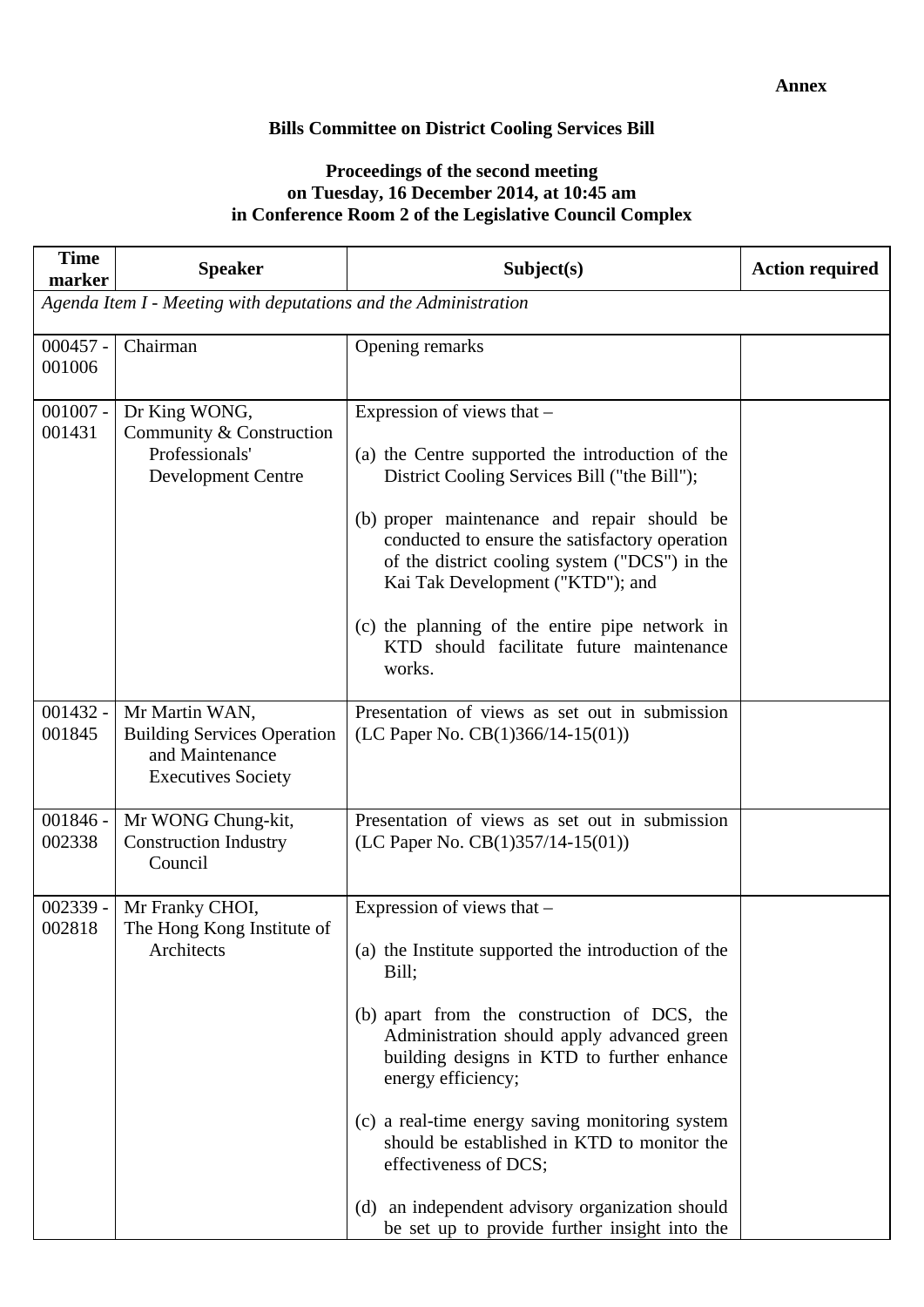| <b>Time</b><br>marker | <b>Speaker</b>                                                       | Subject(s)                                                                                                                                                                                                                                                                 | <b>Action required</b> |
|-----------------------|----------------------------------------------------------------------|----------------------------------------------------------------------------------------------------------------------------------------------------------------------------------------------------------------------------------------------------------------------------|------------------------|
|                       |                                                                      | operation of DCS;                                                                                                                                                                                                                                                          |                        |
|                       |                                                                      | (e) the residual heat from DCS should be<br>recovered to maximize efficiency;                                                                                                                                                                                              |                        |
|                       |                                                                      | (f) precautionary measures for the operation of<br>the DCS in KTD should be planned ahead; and                                                                                                                                                                             |                        |
|                       |                                                                      | (g) tariff review should be conducted on a<br>bi-annual basis to review changes to the actual<br>costs of and revenue from the DCS in KTD.                                                                                                                                 |                        |
| $002819 -$            | Dr Eric CHAN,                                                        | Expression of views that –                                                                                                                                                                                                                                                 |                        |
| 003043                | The Hong Kong Institute of<br><b>Facility Management</b>             | (a) the Institute supported the introduction of the<br>Bill;                                                                                                                                                                                                               |                        |
|                       |                                                                      | (b) the DCS charging mechanism and relevant<br>arrangements should be simple, reasonable<br>and transparent to all DCS users;                                                                                                                                              |                        |
|                       |                                                                      | (c) the Administration should define clearly the<br>responsibilities of the DCS operator and DCS<br>users regarding the maintenance and repair of<br>the DCS in KTD;                                                                                                       |                        |
|                       |                                                                      | (d) the residual heat from DCS should be<br>recovered to maximize efficiency; and                                                                                                                                                                                          |                        |
|                       |                                                                      | (e) the DCS in KTD could serve as a successful<br>example<br>of<br>large-scale<br>centralized<br>air-conditioning system ("ACS") which might<br>be implemented in other new development<br>areas in future.                                                                |                        |
| 003044 -<br>003553    | Dr Raymond CHAN,<br>The Hong Kong Association<br>of Energy Engineers | Presentation of views as set out in submission (LC<br>Paper No. $CB(1)366/14-15(02)$                                                                                                                                                                                       |                        |
| 003554 -              | Chairman                                                             | Administration's general response to deputations'                                                                                                                                                                                                                          |                        |
| 004900                | Administration                                                       | $views -$                                                                                                                                                                                                                                                                  |                        |
|                       |                                                                      | (a) the DCS in KTD sought to promote energy<br>efficiency and conservation;                                                                                                                                                                                                |                        |
|                       |                                                                      | (b) most Government buildings in KTD had<br>adopted green building design and features.<br>For example, the new Trade and Industry<br>Tower had been presented a Platinum rating in<br>Building Environmental Assessment<br>the<br>Method (commonly referred to as "BEAM") |                        |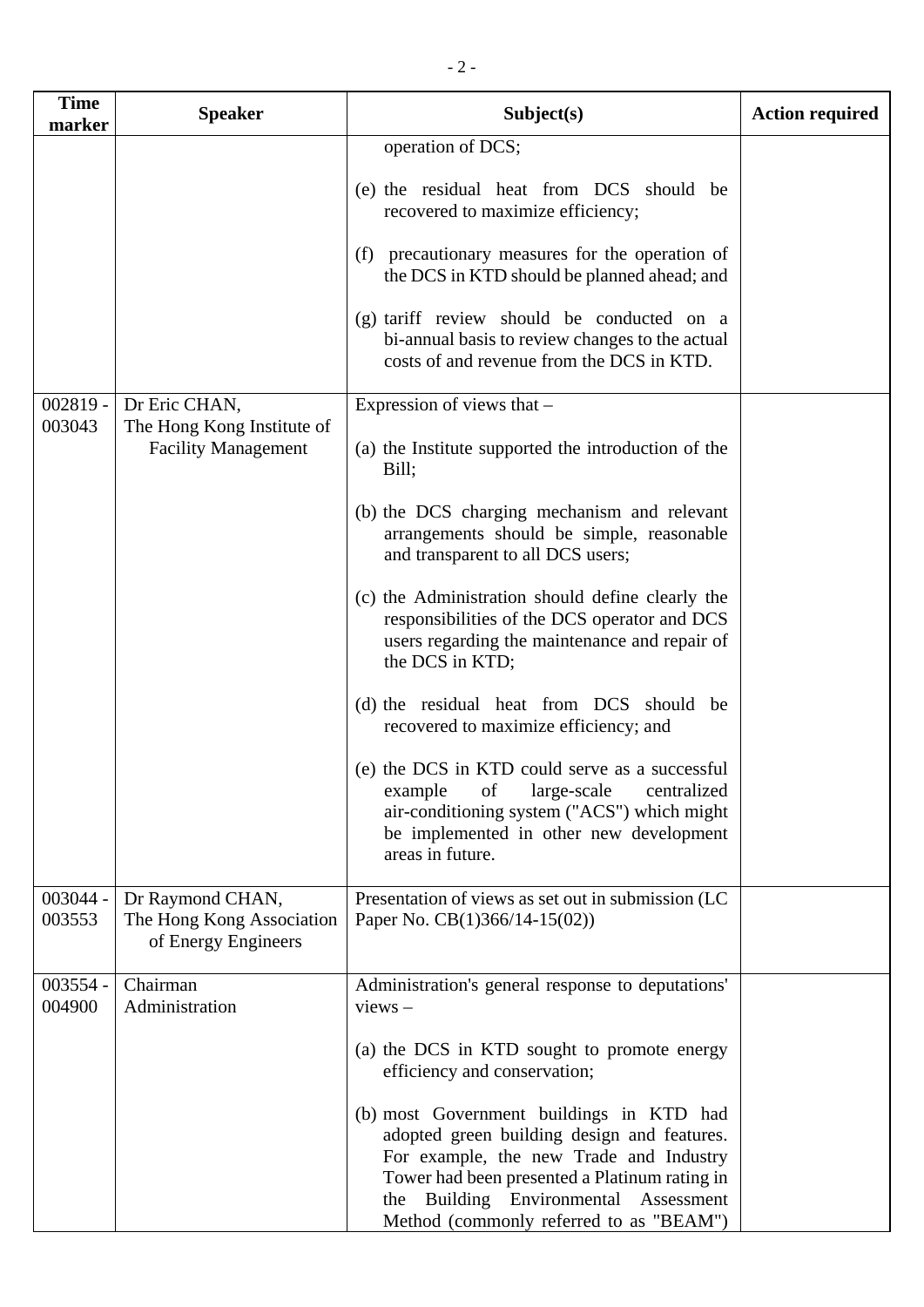| <b>Time</b> | <b>Speaker</b> | Subject(s)                                                                                                                                                                                                                                                                                                        | <b>Action required</b> |
|-------------|----------------|-------------------------------------------------------------------------------------------------------------------------------------------------------------------------------------------------------------------------------------------------------------------------------------------------------------------|------------------------|
| marker      |                | Plus Provisional Assessment conducted by the<br>Hong Kong Green Building Council;                                                                                                                                                                                                                                 |                        |
|             |                | (c) all Government buildings which accounted for<br>around 35% of the total air-conditioned floor<br>area in KTD would subscribe to district<br>cooling services;                                                                                                                                                 |                        |
|             |                | (d) the Electrical and Mechanical<br>Services<br>Department ("EMSD") would set up liaison<br>groups to enhance communication with DCS<br>users in order to provide more efficient<br>customer-based services;                                                                                                     |                        |
|             |                | (e) while the DCS in KTD was the first project of<br>its kind in Hong Kong, the technology had<br>been widely adopted in other parts of the<br>world.<br>The operational reliability of the<br>system was over 99%;                                                                                               |                        |
|             |                | (f) the charging mechanism and relevant charging<br>arrangements of DCS were clearly set out in<br>the Bill;                                                                                                                                                                                                      |                        |
|             |                | (g) tariff review would be conducted at least once<br>every five years and additional reviews could<br>be conducted if necessary;                                                                                                                                                                                 |                        |
|             |                | (h) the implementation of DCS in KTD would tie<br>in with the overall planning and development<br>schedule of various projects in the district.<br>Advanced technologies would be adopted to<br>enhance the energy efficiency of the system as<br>far as practicable;                                             |                        |
|             |                | (i) EMSD as the district cooling services provider<br>in KTD had employed a contractor to carry out<br>the construction and daily operation of the<br>DCS in KTD. The contractor was overseen<br>and supervised by EMSD to ensure that proper<br>and satisfactory service would be delivered to<br>DCS users; and |                        |
|             |                | (i) the underground pipe network for distributing<br>chilled water to DCS users was managed in a<br>systematic way. Water leakage detection<br>system would be installed along chilled water<br>pipes to detect the location of water leakage.                                                                    |                        |
|             |                |                                                                                                                                                                                                                                                                                                                   |                        |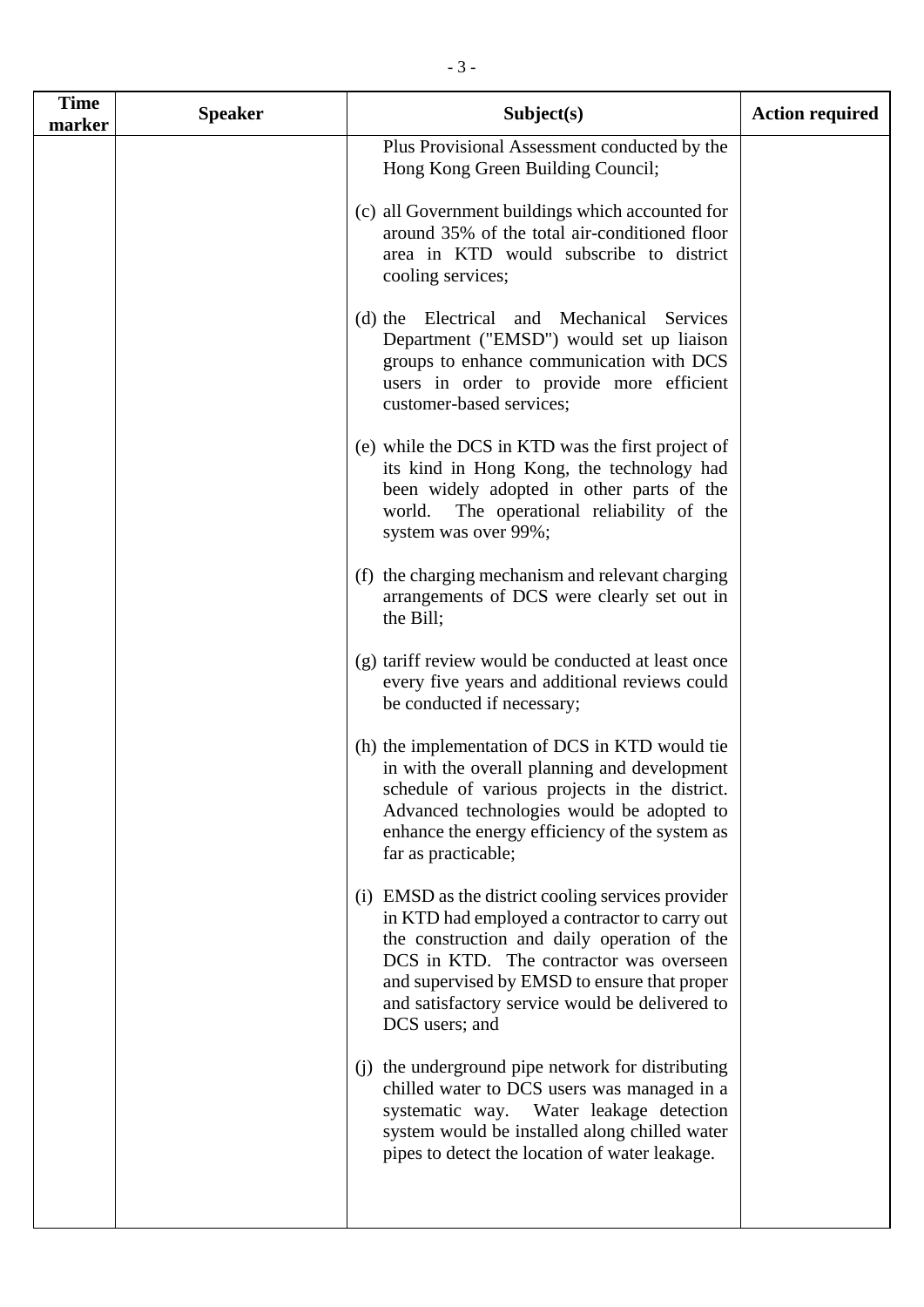| <b>Time</b><br>marker | <b>Speaker</b>                                   | Subject(s)                                                                                                                                                                                                                                                                                                                                                                                                                                                                                                                                                                                                | <b>Action required</b>                                       |
|-----------------------|--------------------------------------------------|-----------------------------------------------------------------------------------------------------------------------------------------------------------------------------------------------------------------------------------------------------------------------------------------------------------------------------------------------------------------------------------------------------------------------------------------------------------------------------------------------------------------------------------------------------------------------------------------------------------|--------------------------------------------------------------|
| $004901 -$<br>005454  | Chairman<br>Mr Tony TSE<br>Administration        | Mr Tony TSE referred to the submission of the<br>Real Estate Developers Association of Hong<br>("REDA")<br>Kong<br>(LC)<br>Paper<br>No.<br>$CB(1)343/14-15(01))$ which proposed to establish<br>a back-up system to provide uninterrupted supply<br>of essential services such as electricity and<br>air-conditioning in KTD and grant gross floor area<br>concessions to such system.                                                                                                                                                                                                                    | Admin<br>(paragraph)<br>4(b)<br>of the<br>minutes<br>refers) |
|                       |                                                  | The Chairman requested the Administration to<br>provide a written response to REDA's submission.                                                                                                                                                                                                                                                                                                                                                                                                                                                                                                          |                                                              |
| $005455 -$            | Chairman                                         | Mr WU Chi-wai expressed concerns about -                                                                                                                                                                                                                                                                                                                                                                                                                                                                                                                                                                  |                                                              |
| 010822                | Mr WU Chi-wai<br>Administration<br>Mr Martin WAN | (a) the accuracy of the meters to be installed in<br>user buildings;                                                                                                                                                                                                                                                                                                                                                                                                                                                                                                                                      |                                                              |
|                       |                                                  | (b) possible suspension and termination of district<br>cooling services; and                                                                                                                                                                                                                                                                                                                                                                                                                                                                                                                              |                                                              |
|                       |                                                  | (c) the appeal mechanism provided under the Bill.                                                                                                                                                                                                                                                                                                                                                                                                                                                                                                                                                         |                                                              |
|                       |                                                  | The Administration responded that –                                                                                                                                                                                                                                                                                                                                                                                                                                                                                                                                                                       |                                                              |
|                       |                                                  | (a) meters would be installed in user buildings to<br>measure the actual cooling capacity and actual<br>cooling energy consumption of the buildings.<br>These meters were highly accurate and<br>reliable, and their overall inaccuracies were<br>usually in turn within 1%. The arrangements<br>for testing of meter as set out in the Bill were<br>in line with those of the Water Supplies<br>Department;                                                                                                                                                                                              |                                                              |
|                       |                                                  | (b) the Bill provided that an approved consumer<br>of a user building who doubted the accuracy of<br>a meter, which measured the actual cooling<br>capacity<br>and<br>actual<br>cooling<br>energy<br>consumption of that building, could apply for<br>testing of the meter. If the testing result<br>revealed that the meter was not registering<br>correctly, no fee for testing would be payable<br>by the approved consumer. EMSD would<br>conduct validation on site for meters annually<br>and send them to the manufacturer for<br>calibration every five to six years to ensure<br>their accuracy; |                                                              |
|                       |                                                  | (c) the Director of Electrical and Mechanical<br>Services ("DEMS") might suspend<br>or<br>terminate the provision of district cooling                                                                                                                                                                                                                                                                                                                                                                                                                                                                     |                                                              |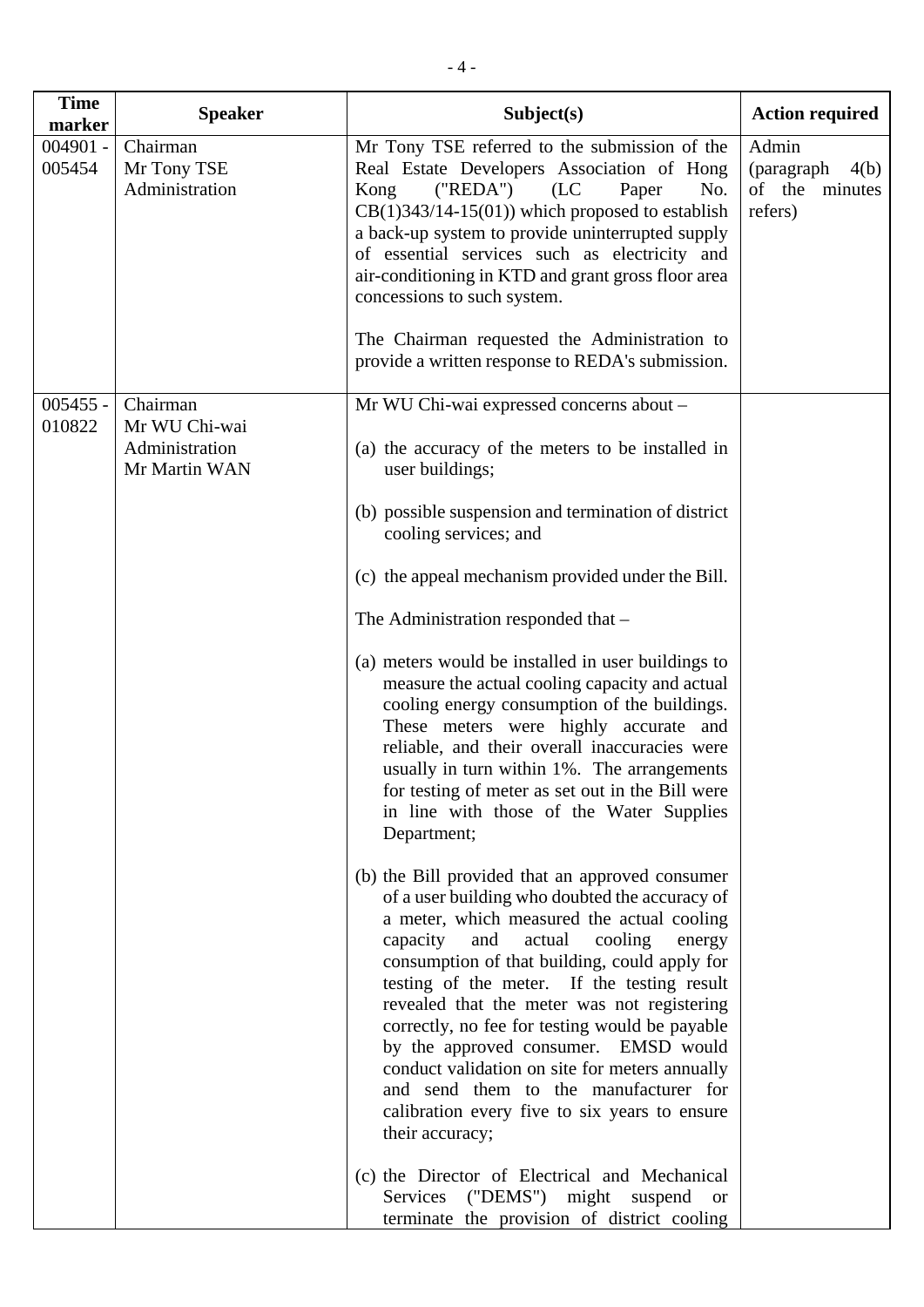| <b>Time</b><br>marker | <b>Speaker</b>                                            | Subject(s)                                                                                                                                                                                                                                                                                                                                                                                                                                                                                                                                                                                                                                                                                                                                                                                                                                                                                                                                                                   | <b>Action required</b> |
|-----------------------|-----------------------------------------------------------|------------------------------------------------------------------------------------------------------------------------------------------------------------------------------------------------------------------------------------------------------------------------------------------------------------------------------------------------------------------------------------------------------------------------------------------------------------------------------------------------------------------------------------------------------------------------------------------------------------------------------------------------------------------------------------------------------------------------------------------------------------------------------------------------------------------------------------------------------------------------------------------------------------------------------------------------------------------------------|------------------------|
|                       |                                                           | services to a user building in case of, among<br>other cases, non-payment of district cooling<br>services charges or failure to comply with the<br>improvement notices issued by DEMS.<br>DEMS might issue improvement notice to an<br>approved consumer if DEMS was of the<br>opinion that the behaviour of, or an installation<br>of the building by, the approved consumer was<br>jeopardizing or would jeopardize the operation<br>or reliability of district cooling services; and                                                                                                                                                                                                                                                                                                                                                                                                                                                                                      |                        |
|                       |                                                           | (d) the Bill provided that a person who was<br>aggrieved by a specified decision or direction<br>made by DEMS might appeal to an appeal<br>board. Clause $22(1)$ of the Bill set out the<br>decisions and direction against which an<br>appeal might be lodged to an appeal board.                                                                                                                                                                                                                                                                                                                                                                                                                                                                                                                                                                                                                                                                                           |                        |
|                       |                                                           | On the accuracy of meters, Mr Martin WAN<br>advised that although it was impossible to have all<br>measuring instruments<br>fully<br>accurate,<br>the<br>Administration<br>should<br>further<br>enhance<br>the<br>accuracy of meters to avoid overcharging.                                                                                                                                                                                                                                                                                                                                                                                                                                                                                                                                                                                                                                                                                                                  |                        |
| $010823 -$<br>011237  | Chairman<br>Mr Tony TSE<br>Administration<br>Dr WONG King | In response to Mr Tony TSE's enquiry about the<br>testing of meters, the Administration explained<br>that according to the Bill, the meter would be<br>regarded as registering incorrectly if<br>the<br>inaccuracy exceeded 3% above or below the<br>correct amount. Under this circumstance, the<br>approved consumer would not need to pay for the<br>and EMSD would make suitable<br>testing<br>adjustments to the charges. Since the testing of<br>meter involved complicated technical issues and<br>substantial costs, the Administration considered it<br>reasonable to set the accuracy tolerance of water<br>meters plus or minus 3%.<br>Dr WONG King pointed out that as the<br>measurement of a meter might exceed 3% above<br>or below the correct amount, district cooling<br>services charges might be over-estimated or<br>under-estimated. The Administration might<br>consider engaging engineers of "control,<br>automation and instrumentation" (commonly |                        |
| $011238 -$<br>012414  | Chairman<br>Ms Cyd HO<br>Mr WONG Chung-kit                | known as "CAI") discipline to monitor and test the<br>accuracy of meters.<br>Ms Cyd HO sought elaboration from Mr WONG<br>Chung-kit, Senior Manager of the Council<br>Services Secretariat of the Construction Industry                                                                                                                                                                                                                                                                                                                                                                                                                                                                                                                                                                                                                                                                                                                                                      |                        |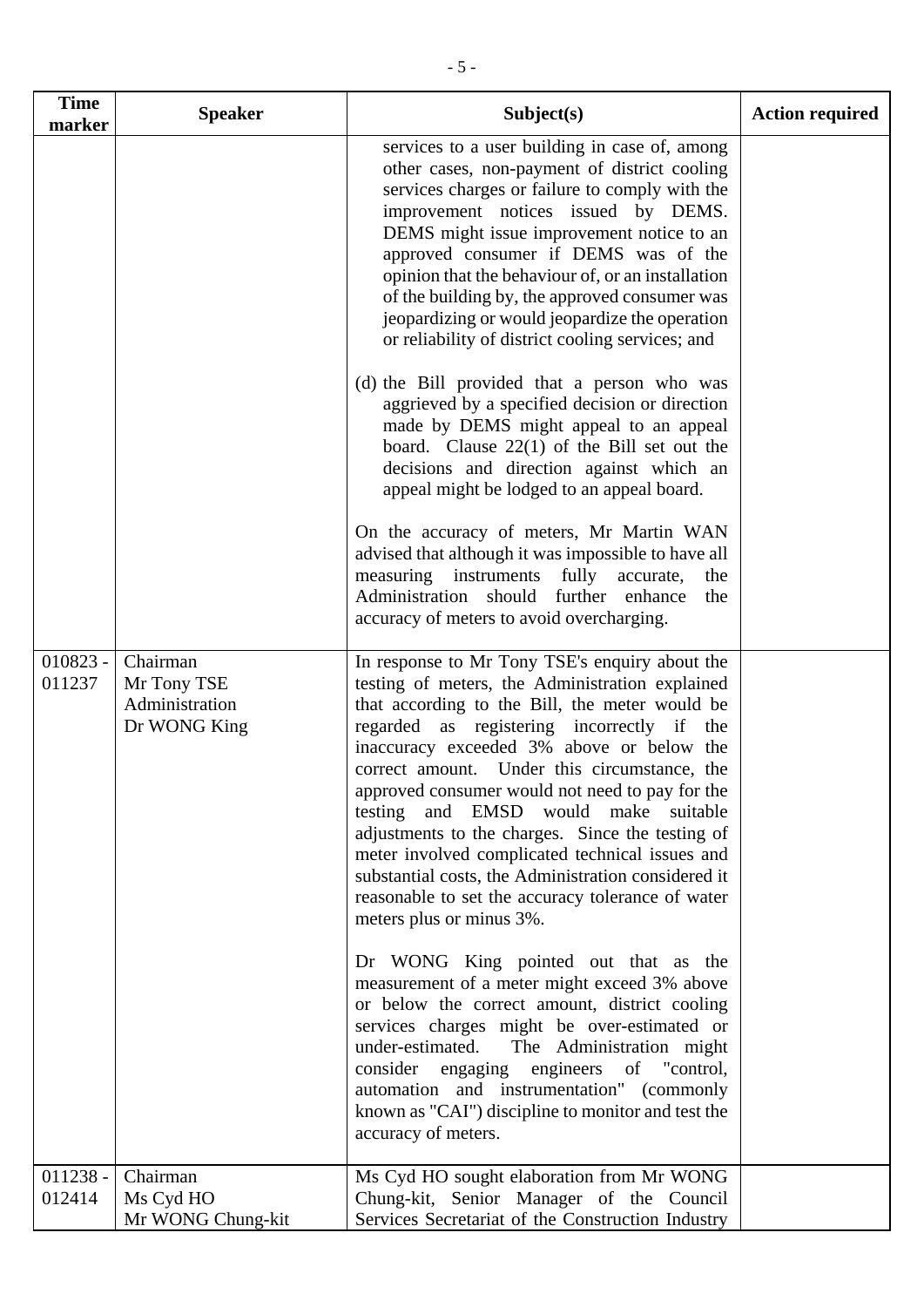| <b>Time</b><br>marker | <b>Speaker</b>                                                        | Subject(s)                                                                                                                                                                                                                                                                                                                                                                                                                                                                                                 | <b>Action required</b>                                       |
|-----------------------|-----------------------------------------------------------------------|------------------------------------------------------------------------------------------------------------------------------------------------------------------------------------------------------------------------------------------------------------------------------------------------------------------------------------------------------------------------------------------------------------------------------------------------------------------------------------------------------------|--------------------------------------------------------------|
|                       | Administration                                                        | Council<br>("CIC"),<br>CIC's<br>submission<br>on<br>(LC Paper No. $CB(1)357/14-15(01)$ ).                                                                                                                                                                                                                                                                                                                                                                                                                  |                                                              |
|                       |                                                                       | Mr WONG Chung-kit advised that since the DCS<br>in KTD was the first project of its kind in Hong<br>Kong, user buildings might encounter some<br>unexpected hiccups, especially in the early<br>implementation stage. In this connection, the<br>Administration should provide more efficient<br>customer-based services to DCS users.                                                                                                                                                                     |                                                              |
|                       |                                                                       | The Administration supplemented that apart from<br>energy saving, DCS also had other benefits, such<br>as reducing the total building cost by about 5-10%,<br>enabling more flexible building designs and<br>reducing heat island effects in KTD. While the<br>capacity charge would be levied according to the<br>contract cooling capacity of a user building, an<br>approved consumer for a user building might<br>revise the contract cooling capacity of the building<br>subject to DEMS's agreement. |                                                              |
|                       |                                                                       | As regards the charging level, the Administration<br>explained that it planned to achieve full cost<br>recovery within the project life of DCS<br>(i.e. 30 years) and set the proposed DCS tariff at a<br>competitive level in order to provide adequate<br>economic incentives for private non-domestic<br>building owners to subscribe to district cooling<br>services.                                                                                                                                  |                                                              |
|                       |                                                                       | Ms Cyd HO requested the Administration to<br>provide a written response to the submission from<br>the Hong Kong Institution of Engineers (LC Paper<br>No. $CB(1)357/14-15(02)$ , in particular to the<br>suggestions mentioned in paragraphs 5 and 6 of<br>the submission.                                                                                                                                                                                                                                 | Admin<br>(paragraph<br>4(c)<br>of the<br>minutes<br>refers)  |
|                       |                                                                       | The Chairman also requested the Administration<br>to provide a written response to the views<br>expressed by the deputations at the meeting.                                                                                                                                                                                                                                                                                                                                                               | Admin<br>(paragraph)<br>4(a)<br>of the<br>minutes<br>refers) |
| $012415 -$<br>013905  | Chairman<br>Administration<br>Assistant Legal Adviser 10<br>("ALA10") | Administration's response to the issues raised at<br>the meeting of the Bills Committee on 25<br>November<br>2014<br>(LC)<br>No.<br>Paper<br>$CB(1)343/14-15(03))$                                                                                                                                                                                                                                                                                                                                         |                                                              |
|                       |                                                                       | ALA10 sought clarification as to why the<br>Administration had decided to impose the relevant<br>charges for the provision of district cooling                                                                                                                                                                                                                                                                                                                                                             |                                                              |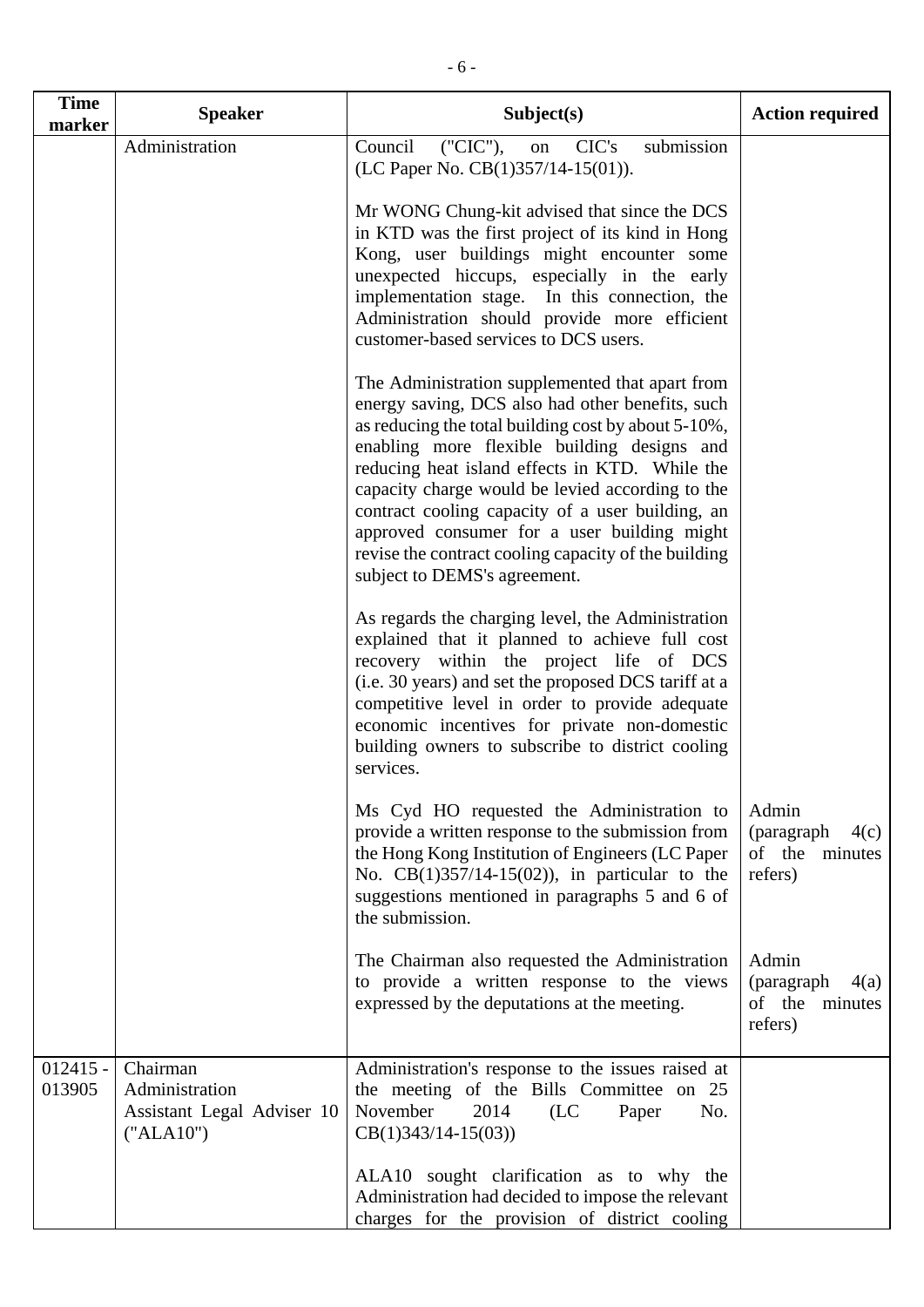| <b>Time</b><br>marker | <b>Speaker</b>            | Subject(s)                                                                                                                                                                                                                                                                                                                                                                                                                                                                                                                                                                                                                                                                                                                                                                                            | <b>Action required</b>                                          |
|-----------------------|---------------------------|-------------------------------------------------------------------------------------------------------------------------------------------------------------------------------------------------------------------------------------------------------------------------------------------------------------------------------------------------------------------------------------------------------------------------------------------------------------------------------------------------------------------------------------------------------------------------------------------------------------------------------------------------------------------------------------------------------------------------------------------------------------------------------------------------------|-----------------------------------------------------------------|
|                       |                           | services on non-Government users through<br>legislative means while the charging arrangements<br>for the Ching Long Shopping Centre managed by<br>the Hong Kong Housing Authority ("HA") were<br>based on the Memorandum of Administrative<br>Arrangements ("the Memorandum") signed<br>between HA and the Government.                                                                                                                                                                                                                                                                                                                                                                                                                                                                                |                                                                 |
|                       |                           | The Administration explained that according to<br>the principle established in the case of McCarthy<br>& Stone (Developments) Ltd. v Richmond upon<br>Thames London Borough Council [1992]<br>2 A.C. 48, there should be clear statutory authority<br>based on which the Government might impose a<br>charge or a fee. While the power to charge might<br>either be based on an express statutory provision<br>arise<br>by necessary implication,<br>the<br><b>or</b><br>Administration considered it necessary<br>to<br>introduce a new piece of legislation to provide<br>legal backing for the Government to collect<br>charges from non-Government users subscribing<br>to district cooling services in order to avoid any<br>challenges to the legality of district cooling<br>services charges. |                                                                 |
|                       |                           | As for the charging arrangements between the<br>Government and HA which was a financially<br>autonomous body, the Administration further<br>explained that under the Memorandum, HA was<br>required to pay to the Government for services<br>provided by the Government and it was not likely<br>that HA could challenge the Government for<br>imposing such charges. However, it would be<br>undesirable to extend such arrangements to all<br>other district cooling services users in KTD. The<br>Administration considered that a clear and explicit<br>statutory authority was required for the<br>Government to impose charges.                                                                                                                                                                 |                                                                 |
| $013906 -$<br>014130  | Chairman<br>Mr WU Chi-wai | Mr WU Chi-wai requested the Administration to -<br>(a) advise how the Administration could prevent<br>possible abuse of the appeal mechanism<br>provided under the Bill; and<br>(b) consider setting up a penalty mechanism under                                                                                                                                                                                                                                                                                                                                                                                                                                                                                                                                                                     | Admin<br>(paragraphs $4(d)$<br>and (e) of the<br>minutes refer) |
|                       |                           | individual<br>Bill<br>penalize<br>the<br>to<br>occupiers/tenants of a user building whose<br>behaviour or activities jeopardized the<br>satisfactory operation of the DCS in KTD.                                                                                                                                                                                                                                                                                                                                                                                                                                                                                                                                                                                                                     |                                                                 |